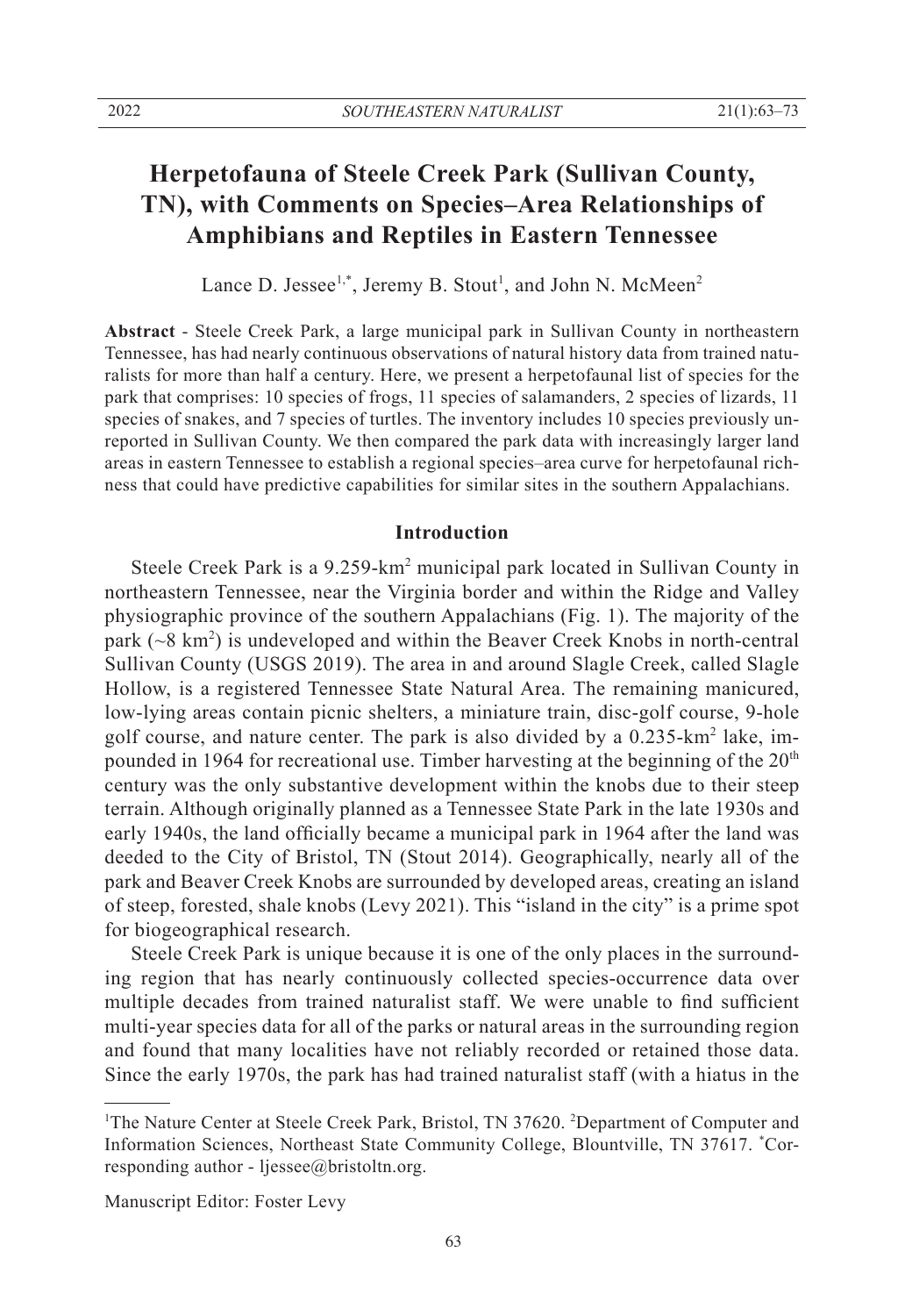1980s and early 1990s), with part of their duties to collect and record species and other natural history data. Early park naturalists primarily focused on natural history inventories (Jackson 1971; Rowell 1971, 1972). Over the last 3 decades, and coinciding with the opening of the nature center, naturalists have become involved in more educational programs in the park while also recording species-occurrence data. We recognize that educational programs play an important role in species data collection. For example, the first confirmed *Pseudotriton montanus diastictus* (Midland Mud Salamander) in the park was found during a program with a school group. Additionally, the first *Carphophis amoenus* (Common Wormsnake) was found by a participant in one of the youth day camps in 2019.

# **Herpetofaunal biogeography**

 The species–area relationship has been referred to as the "closest thing there is to a law in ecology" (Rosenzweig 1995) and states that as habitat area increases so too does species richness, and the increase occurs at a predictable rate (Cain 1938). Some taxa and biota follow the rule more closely than others, and amphibians and reptiles are often used in analyses of the species–area relationship (e.g., Gao and Perry 2016, Ricklefs and Lovette 1999, Tuberville et al. 2005), ostensibly due to



Figure 1. Geographic location of Steele Creek Park in northeastern Tennessee (upper left) and Google Maps terrain map of Bristol, Tennessee with Steele Creek Park boundary outlined in black (middle). Photograph of lake and adjacent knobs (bottom right) © J.B. Stout.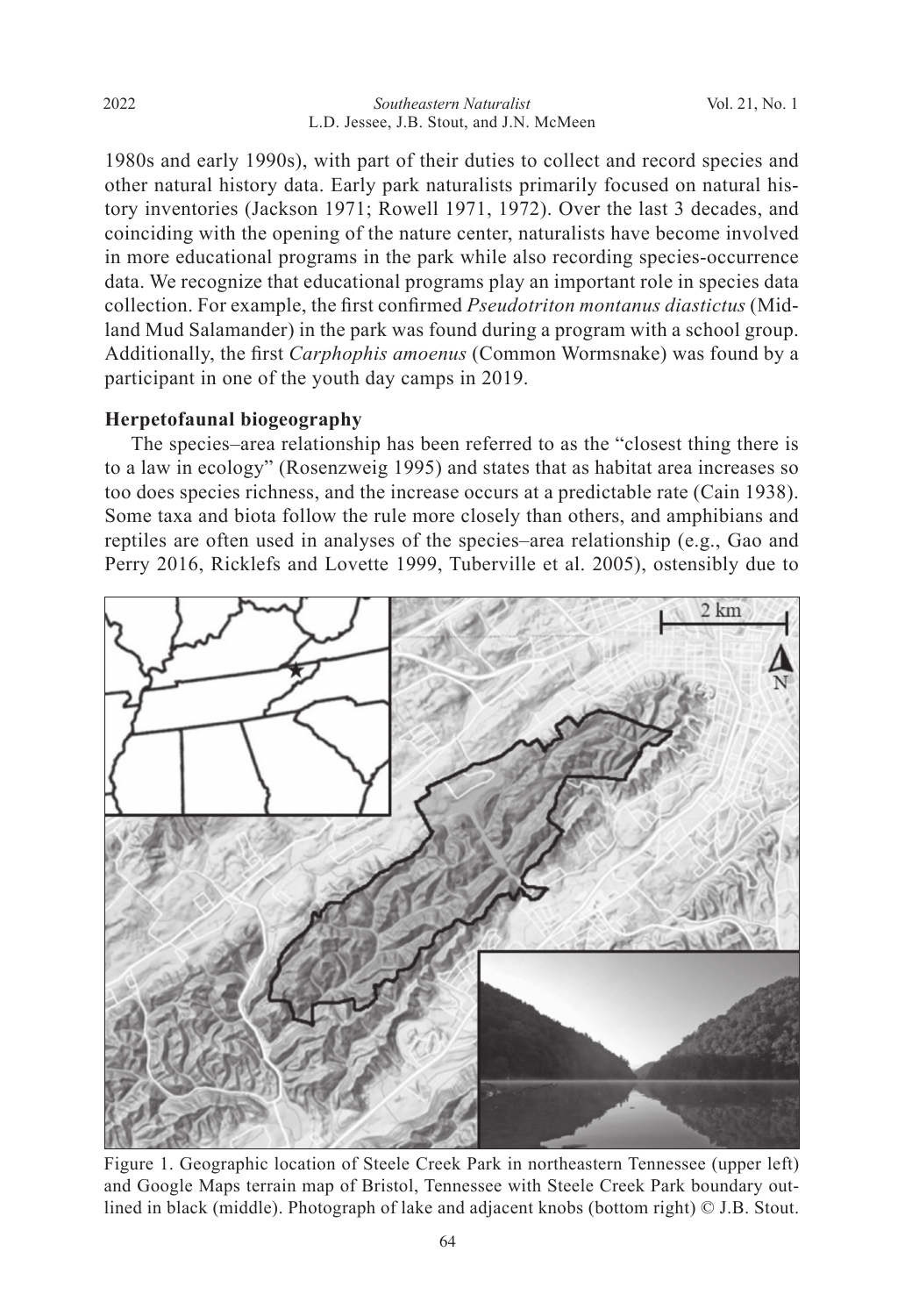their high diversity combined with demanding environmental requirements for homeostasis and reproduction (Araújo et al. 2008).

 The goals of this study were to compile a herpetofaunal species list for Steele Creek Park, establish the species–area relationship of amphibians and reptiles in the park's large natural preserve, and then place that relationship in a larger framework of regional biodiversity, in an effort to formulate a predictive equation for amphibian and reptile species richness in the Ridge and Valley Province of the southern Appalachians. Our approach differs from similar works (e.g., Tuberville et al. 2005) not only in geographic scope, but also in the utilization of solely preexisting data for biogeographical analyses.

# **Materials and Methods**

### **Data collection and vetting**

We compiled the herpetofaunal list of Steele Creek Park from nearly 50 years of data recorded by park naturalists beginning with the first biodiversity survey of Rowell (1971). This list includes data from published reports, city government documents, and observational data from park naturalists with verifiable photographs. For the species–area relationship, we used pre-existing species data from vetted sources representing a nested sample (i.e., increasingly larger land areas) to compare with the Steele Creek Park data (Table 1). These areas included Sullivan County, the 5-county area of northeastern Tennessee (Carter, Johnson, Sullivan, Unicoi, and Washington counties), and all of eastern Tennessee (from Bledsoe, Cumberland, Fentress, Marion, Scott, and Sequatchie counties eastward). The eastern Tennessee area is largely based on the area defined by Johnson (1958) from the western portion of the Cumberland Plateau

Table 1. Land area and species numbers used in the species–area relationship analysis grouped by total herpetofauna, amphibians, and reptiles in Steele Creek Park, Sullivan County, northeastern Tennessee, and eastern Tennessee.

|                        | Area $(km2)$ | Total species | $Log10$ area | $Log10$ species |
|------------------------|--------------|---------------|--------------|-----------------|
| Total Herpetofauna     |              |               |              |                 |
| Steele Creek Park      | 9.3          | 41            | 0.967        | 1.613           |
| Sullivan County        | 1114         | 59            | 3.047        | 1.771           |
| Northeastern Tennessee | 4137         | 68            | 3.617        | 1.833           |
| Eastern Tennessee      | 37,438       | 113           | 4.573        | 2.053           |
| Amphibians             |              |               |              |                 |
| Steele Creek Park      | 9.3          | 20            | 0.967        | 1.301           |
| Sullivan County        | 1114         | 38            | 3.047        | 1.580           |
| Northeastern Tennessee | 4137         | 44            | 3.617        | 1.643           |
| Eastern Tennessee      | 37,438       | 69            | 4.573        | 1.839           |
| Reptiles               |              |               |              |                 |
| Steele Creek Park      | 9.3          | 21            | 0.967        | 1.322           |
| Sullivan County        | 1114         | 21            | 3.047        | 1.322           |
| Northeastern Tennessee | 4137         | 24            | 3.617        | 1.380           |
| Eastern Tennessee      | 37.438       | 44            | 4.573        | 1.643           |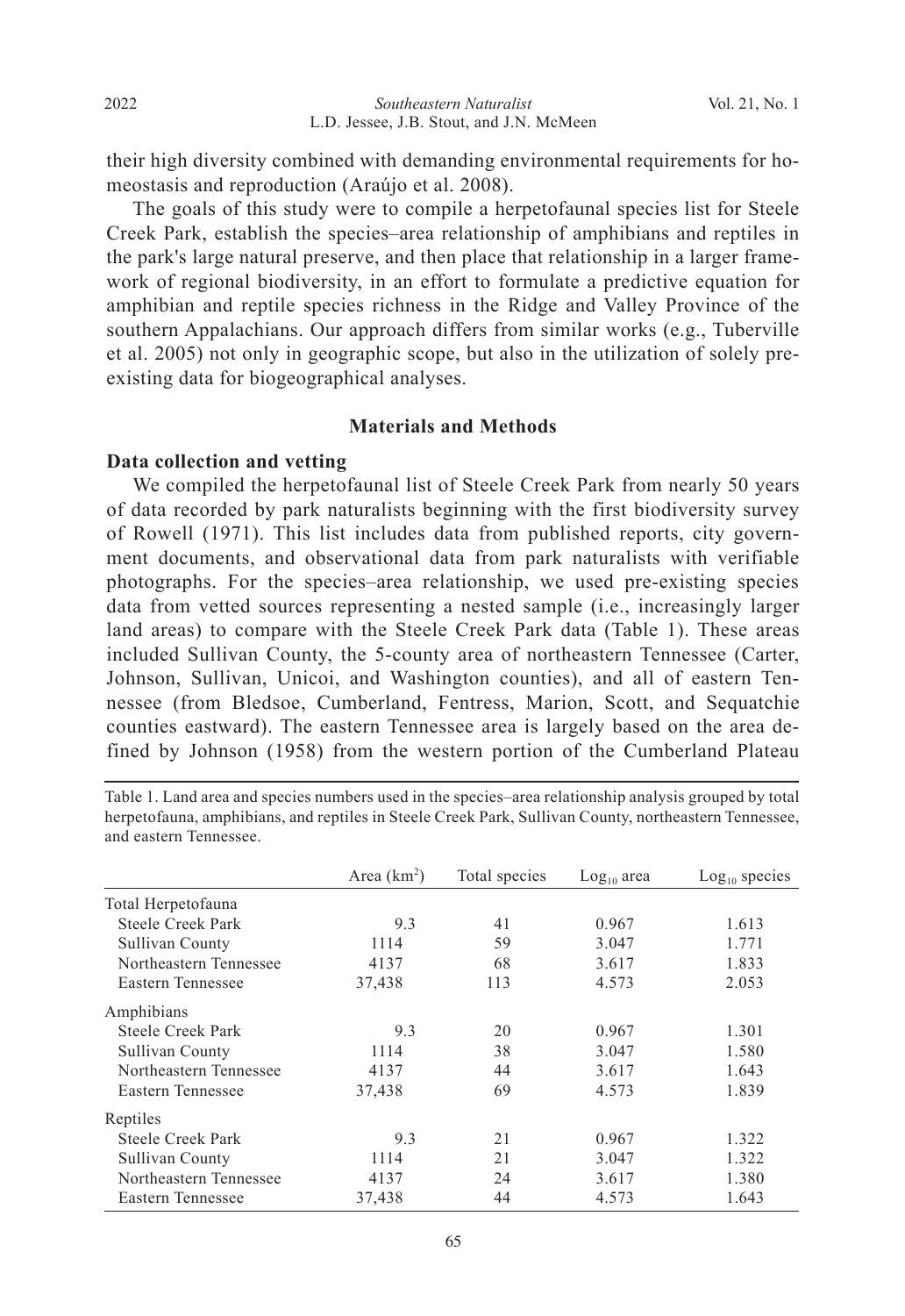eastward. We gathered species numbers for northeastern Tennessee and eastern Tennessee from data in Niemiller and Reynolds (2011) and Niemiller et al. (2013) where there were definitive county records for each species, Redmond and Scott (1996), and Scott and Redmond (2008). We obtained species numbers for Sullivan County from those same 4 sources, but also included 9 new Sullivan County records from Steele Creek Park with photo vouchers at the David H. Snyder Museum of Zoology, Austin Peay State University (APSU), and 1 species, *Lithobates sphenocephalus* (Southern Leopard Frog), from Jackson (1971) and a 2010 park report. We included only species-level taxonomic assignments in the biogeographical analyses. We follow the taxonomy in Crother (2017).

### **Species–area relationships**

 We calculated the species–area curve as the relationship between species richness and land area. The curve was flattened by taking the  $log_{10}$  values for both species and land area and plotted as a linear regression (to control for small-scale discrepancies such as habitat type diversity or incomplete data). We calculated adjusted  $R<sup>2</sup>$  and *P*-values for each regression to quantify variance from the line, and thus offer a measure of accuracy for the predictive models.

## **Results**

## **Steele Creek Park herpetofauna**

 A total of 41 amphibian and reptile species have been documented in Steele Creek Park comprised of 10 species of frogs, 11 species of salamanders, 2 species of lizards, 11 species of snakes, and 7 species of turtles (Table 2). Three species are represented by more than 1 subspecies: Common Wormsnake is represented by 2 subspecies in the park, *C. a. amoenus* (Eastern Wormsnake) and *C. a. helenae* (Midwestern Wormsnake); *Chysemys picta* (Painted Turtle) is represented by 2 subspecies, *C. p. picta* (Eastern Painted Turtle) and *C. p. marginata* (Midland

Table 2. List of amphibians and reptiles recorded within Steele Creek Park in Sullivan County, TN. Names follow Crother (2017). Superscripted numbers correspond to the APSU voucher number for new county record species as follows: **<sup>1</sup>** APSU 20118, **<sup>2</sup>** APSU 20114, **<sup>3</sup>** APSU 20113, **<sup>4</sup>** APSU 20116, **5** APSU 20122, **<sup>6</sup>** APSU 20120, **<sup>7</sup>** APSU 20119, **<sup>8</sup>** APSU 20115, **<sup>9</sup>** APSU 20121. [Table continued on following page.]

| Scientific name                                  | Common name           |  |
|--------------------------------------------------|-----------------------|--|
| Frogs                                            |                       |  |
| <i>Anaxyrus americanus americanus</i> (Holbrook) | Eastern American Toad |  |
| <i>Anaxyrus fowleri</i> (Hinckley)               | Fowler's Toad         |  |
| Hyla chrysoscelis Cope                           | Cope's Gray Treefrog  |  |
| Lithobates catesbeianus (Shaw)                   | American Bullfrog     |  |
| Lithobates clamitans (Latreille)                 | Green Frog            |  |
| Lithobates palustris (LeConte)                   | Pickerel Frog         |  |
| Lithobates sphenocephalus (Cope)                 | Southern Leopard Frog |  |
| Lithobates sylvaticus (LeConte)                  | Wood Frog             |  |
| <i>Pseudacris crucifer</i> (Wied-Neuwied)        | Spring Peeper         |  |
| <i>Pseudacris feriarum</i> (Baird)               | Upland Chorus Frog    |  |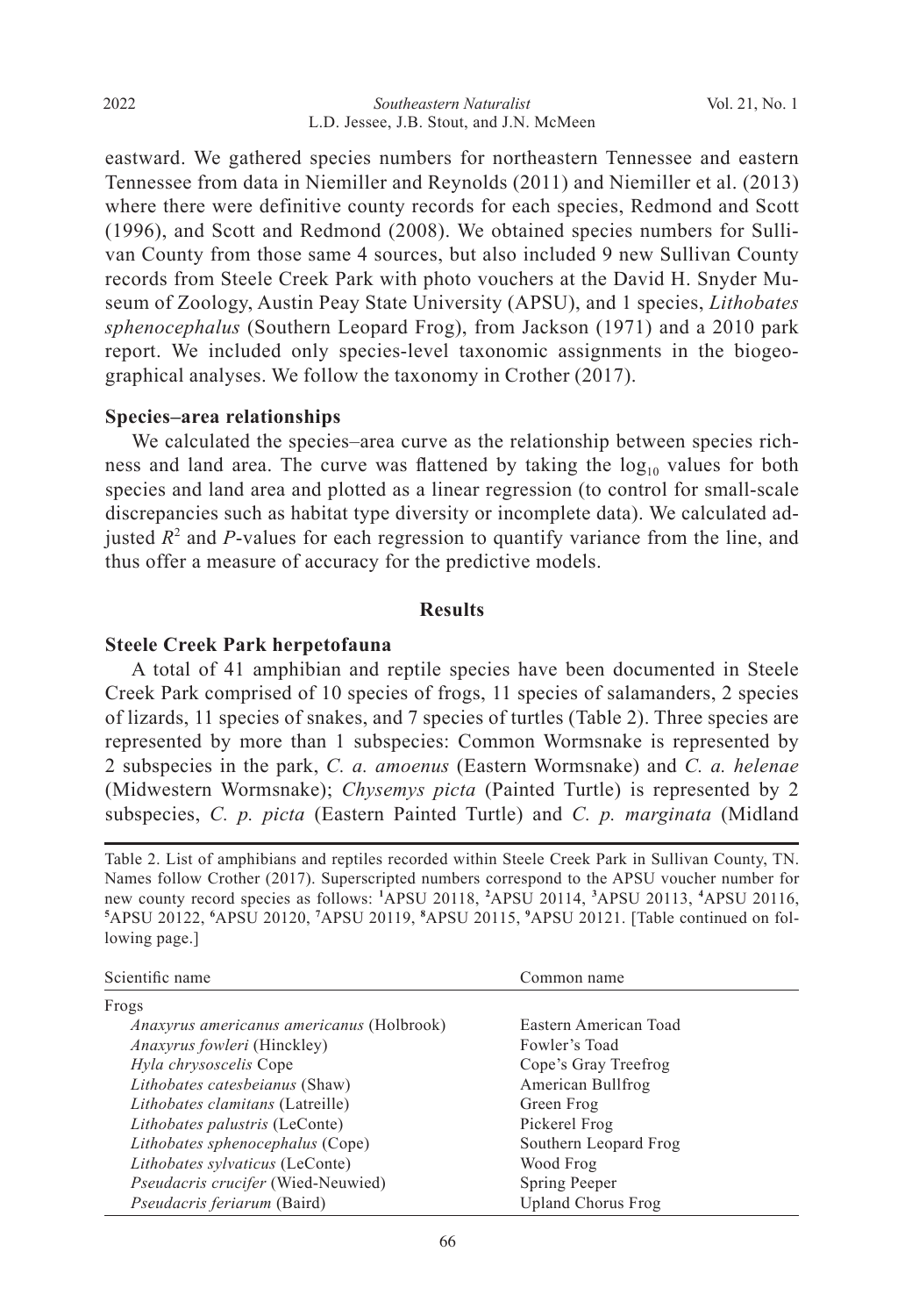Painted Turtle); *Trachemys scripta* (Pond Slider) is represented by 3 subspecies, *T. s. elegans* (Red-eared Slider), *T. s. scripta* (Yellow-bellied Slider), and *T. s. troostii* (Cumberland Slider). Only the latter subspecies is native to the region, and published data is lacking for the species in northeastern Tennessee (Niemiller et al. 2013, Scott and Redmond 2008).

| Table 2., continued.                                                                                        |                                                              |
|-------------------------------------------------------------------------------------------------------------|--------------------------------------------------------------|
| Scientific name                                                                                             | Common name                                                  |
| <b>Salamanders</b>                                                                                          |                                                              |
| Ambystoma maculatum (Shaw)                                                                                  | Spotted Salamander                                           |
| Cryptobranchus alleganiensis (Daudin) <sup>1</sup>                                                          | Hellbender <sup>1</sup>                                      |
| Desmognathus fuscus (Rafinesque)                                                                            | Northern Dusky Salamander                                    |
| Desmognathus ochrophaeus Cope                                                                               | Allegheny Mountain Dusky Salamander                          |
| Eurycea cirrigera (Green)                                                                                   | Southern Two-lined Salamander                                |
| Eurycea lucifuga Rafinesque                                                                                 | Cave Salamander                                              |
| Gyrinophilus porphyriticus porphyriticus (Green)                                                            | Northern Spring Salamander                                   |
| Notophthalmus viridescens viridescens (Rafinesque)                                                          | Red-spotted Newt                                             |
| Plethodon glutinosus (Green)                                                                                | Northern Slimy Salamander                                    |
| Plethodon richmondi Netting and Mittleman                                                                   | Southern Ravine Salamander                                   |
| Pseudotriton montanus diastictus Bishop                                                                     | Midland Mud Salamander                                       |
| Lizards                                                                                                     |                                                              |
| Plestiodon fasciatus $(L.)^2$                                                                               | Common Five-lined Skink <sup>2</sup>                         |
| Sceloporus undulatus (Bosc and Daudin)                                                                      | Eastern Fence Lizard                                         |
| <b>Snakes</b>                                                                                               |                                                              |
| Agkistrodon contortrix (L.)                                                                                 | Eastern Copperhead                                           |
| Carphophis amoenus (Say)                                                                                    | Common Wormsnake                                             |
| C. a. amoenus (Say)                                                                                         | Eastern Wormsnake                                            |
| C. a. helenae (Kennicott)                                                                                   | Midwestern Wormsnake                                         |
| Coluber constrictor constrictor $L^3$ .                                                                     | Northern Black Racer <sup>3</sup>                            |
| Diadophis punctatus edwardsii (Merrem)                                                                      | Northern Ring-necked Snake<br>Eastern Milksnake <sup>4</sup> |
| Lampropeltis triangulum (Lacépède) <sup>4</sup>                                                             | Northern Watersnake                                          |
| Nerodia sipedon sipedon (L.)                                                                                |                                                              |
| Opheodrys aestivus aestivus $(L.)^5$<br>Pantherophis spiloides (Duméril, Bibron, and Duméril) Gray Ratsnake | Northern Rough Greensnake <sup>5</sup>                       |
| Regina septemvittata (Say)                                                                                  | Oueensnake                                                   |
| Thamnophis sirtalis sirtalis $(L)$                                                                          | Eastern Gartersnake                                          |
| Virginia valeriae valeriae Baird and Girard                                                                 | Eastern Smooth Earthsnake                                    |
| Turtles                                                                                                     |                                                              |
|                                                                                                             |                                                              |
| Apalone spinifera spinifera (LeSueur)<br>Chelydra serpentina (L.)                                           | Eastern Spiny Softshell<br>Snapping Turtle                   |
| Chrysemys picta (Schneider) <sup>6</sup>                                                                    | Painted Turtle <sup>6</sup>                                  |
| C. p. picta (Schneider)                                                                                     | <b>Eastern Painted Turtle</b>                                |
| C. p. marginata Agassiz                                                                                     | Midland Painted Turtle                                       |
| Graptemys geographica (LeSueur) <sup>7</sup>                                                                | Northern Map Turtle <sup>7</sup>                             |
| Sternotherus odoratus (Latreille) <sup>8</sup>                                                              | Eastern Musk Turtle <sup>8</sup>                             |
| Terrapene carolina carolina (L.)                                                                            | Woodland Box Turtle                                          |
| Trachemys scripta (Schoepff) <sup>9</sup>                                                                   | Pond Slider <sup>9</sup>                                     |
| T. s. elegans (Wied-Neuwied)                                                                                | Red-eared Slider                                             |
| T. s. scripta (Schoepff)                                                                                    | Yellow-bellied Slider                                        |
| T. s. troostii (Holbrook)                                                                                   | Cumberland Slider                                            |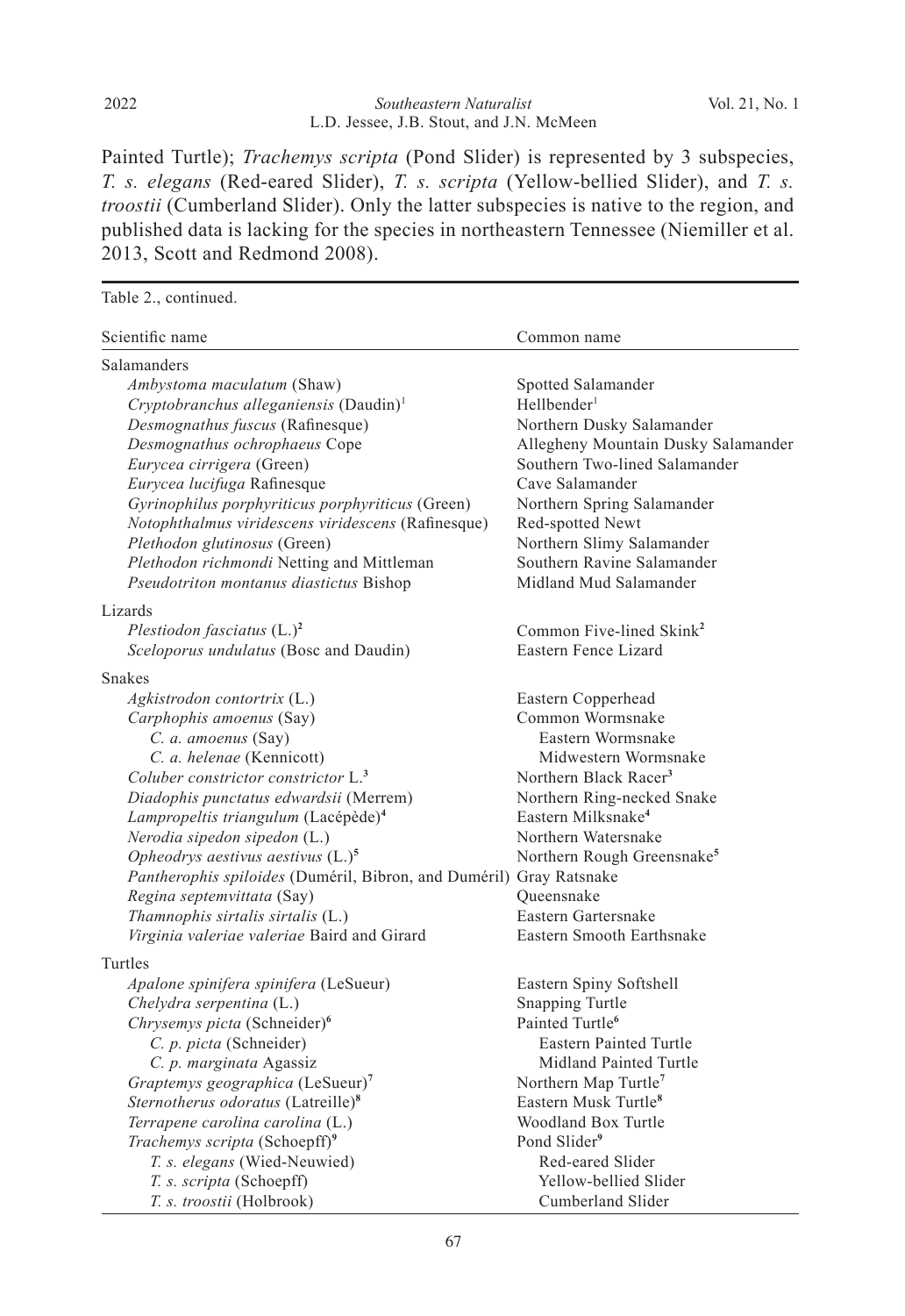# **Species–area relationships**

The species–area curve for both total herpetofauna, and amphibians, follows the power-model shape (convex upward without asymptote), whereas the reptile curve is more sigmoid in shape, both of which are consistent with other nested sample data sets (Tjørve and Tjørve 2021). The relationship of species richness to land area was positively correlated and accounted for a large portion of the variation from the line for total herpetofauna (adjusted  $R^2 = 0.86$ ) and amphibians (adjusted  $R^2 =$ 0.98). In reptiles, considerably less variation from the line was explainable by the model (adjusted  $R^2 = 0.33$ ; Fig. 2). The difference in the taxon models implies that for the region studied, total herpetofaunal richness and amphibian richness adhere more closely to the species–area relationship than do reptiles.

#### **Discussion**

 Nearly all of our observations in the park were incidental, and few systematic surveys have been performed in the past. Due to the incidental nature of these observations, inferences on species abundance have not been attempted. A few records deserve further comment. *Anaxyrus fowleri* (Fowler's Toad) has not been observed in the park since 1971 (Jackson 1971). It was the early park naturalists, J.W. Jackson and B. Rowell, who were the first and last naturalists to be in the park overnight for days at a time, which offered them a better chance to observe



Figure 2. Species–area relationship of regional herpetofaunal richness.  $Log_{10}$  of species numbers and land area from data shown in Table 1, with regression equation, adjusted  $R^2$ and *P*-values for each line shown. The data are a nested sample comprised of (from smallest to largest area): Steele Creek Park, Sullivan County, the 5-county area of northeastern Tennessee, and eastern Tennessee.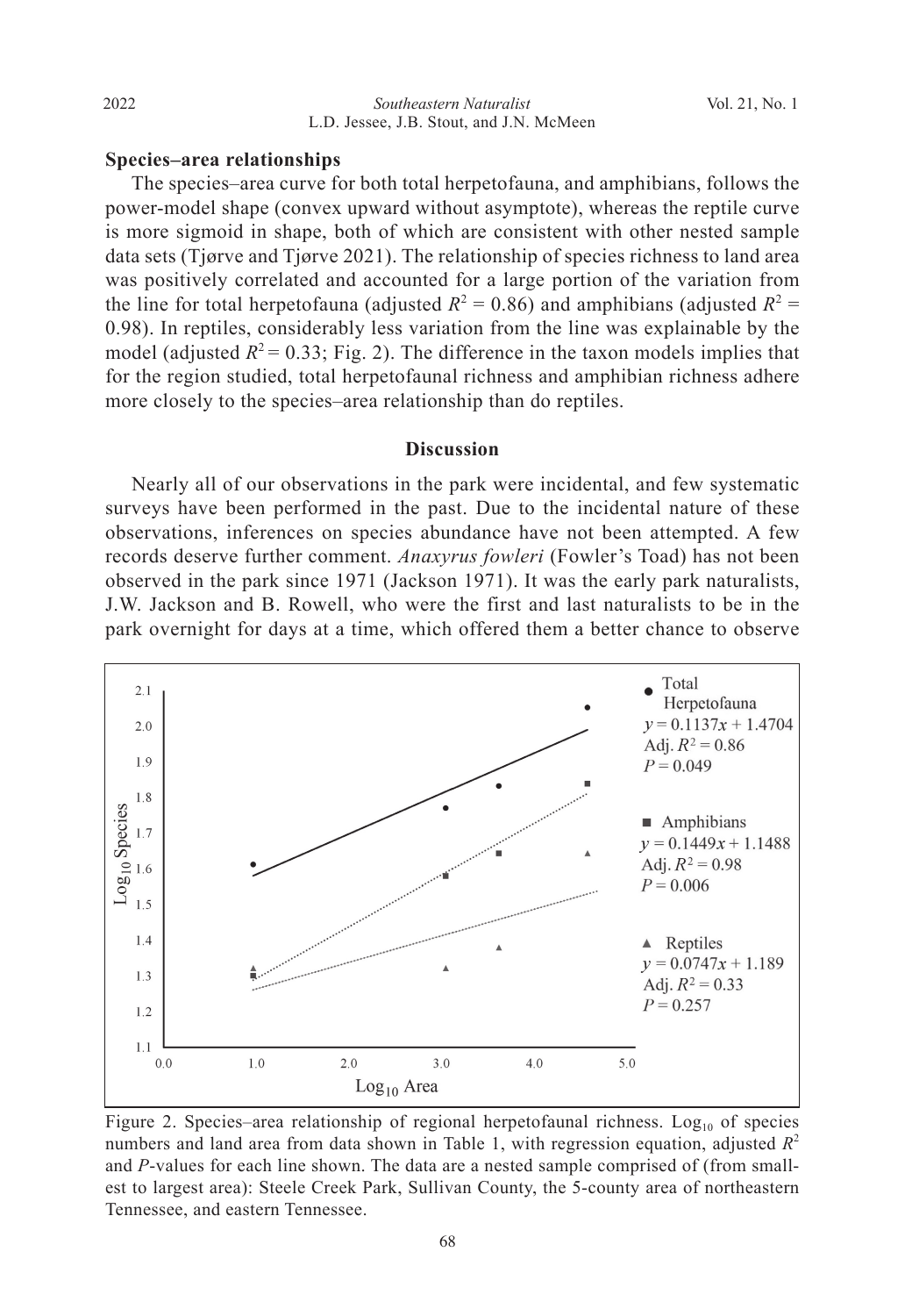Fowler's Toads. We believe Fowler's Toads are likely still in the park, but have gone undetected owing to low sampling of nocturnal species. *Virginia valeriae valeriae* (Eastern Smooth Earthsnake) and *Gyrinophilus porphyriticus porphyriticus* (Northern Spring Salamander) have each only been confirmed once in the park. However, these observations were recent, 2017 (Jessee 2017) and 2021, respectively, and it is likely more individuals will be recorded in the future. *Cryptobranchus alleganiensis* (Hellbender) and Midland Mud Salamander have each been observed only twice in the park, most recently in 2012 and 2019, respectively. The Hellbender, a species listed as "vulnerable" and "deemed in need of management" in Tennessee (Niemiller and Reynolds 2011, Withers 2016), is a unique record for the park. The origin of these individuals in the park is unknown. They have either been washed down from an upstream source, introduced, or have possibly originated in the park. Additionally, Southern Leopard Frog has only been observed once since the early 1970s, in 2010. Systematic surveys over multiple years would yield a better understanding of the population abundances and distribution patterns of the park's herpetofauna. Although records are scarce, they are reliable and therefore were included in the analyses.

### **Questionable and/or erroneous park records**

 There have been a few anecdotal and questionable observations from Steele Creek Park that we were unable to confirm, either because no substantiation exists or the species identity could not be agreed upon. These were not included in the park herpetofaunal list (Table 2) or the analyses. *Desmognathus monticola* Dunn (Seal Salamander) was a species once included on a park checklist, but after further examination, no substantiation for a record could be gathered. There is an unconfirmed report of a Seal Salamander from the headwaters of Trinkle Creek and an unconfirmed third-hand report of *Eurycea longicauda* (Green) (Long-tailed Salamander) from the park below the dam (K. Hamed, Department of Fish and Wildlife Conservation, Virginia Polytechnic Institute and State University, Blacksburg, VA, 2022 pers. comm.). There has been 1 observation from a vernal wetland that was presumed to be *Pseudacris brachyphona* (Cope) (Mountain Chorus Frog). Although the frog was photographed, the species identity could not be ascertained. Additionally, we have not yet heard the calls of Mountain Chorus Frogs in the park. *Plestiodon laticeps* (Schneider) (Broad-headed Skink) was another species once included on a park checklist, and there is anecdotal evidence of sightings, but no substantiation (K. Hamed, 2022 pers. comm.). There is an unconfirmed report from the mid-1990s of *Heterodon platirhinos* Latreille (Eastern Hognose Snake), but that observation was never recorded or photographed, so it is also not included in the park list. There have also been multiple reports of *Pseudemys concinna* (LeConte) (River Cooter) over the years, but we have not been able to confirm them or observe the species ourselves. However, the Seal Salamander, Long-tailed Salamander, Mountain Chorus Frog, and Eastern Hognose Snake have been recorded either in Sullivan County or bordering counties (Redmond and Scott 1996, Scott and Redmond 2008), and we think any of these species are likely in the park and could be verified with increased sampling.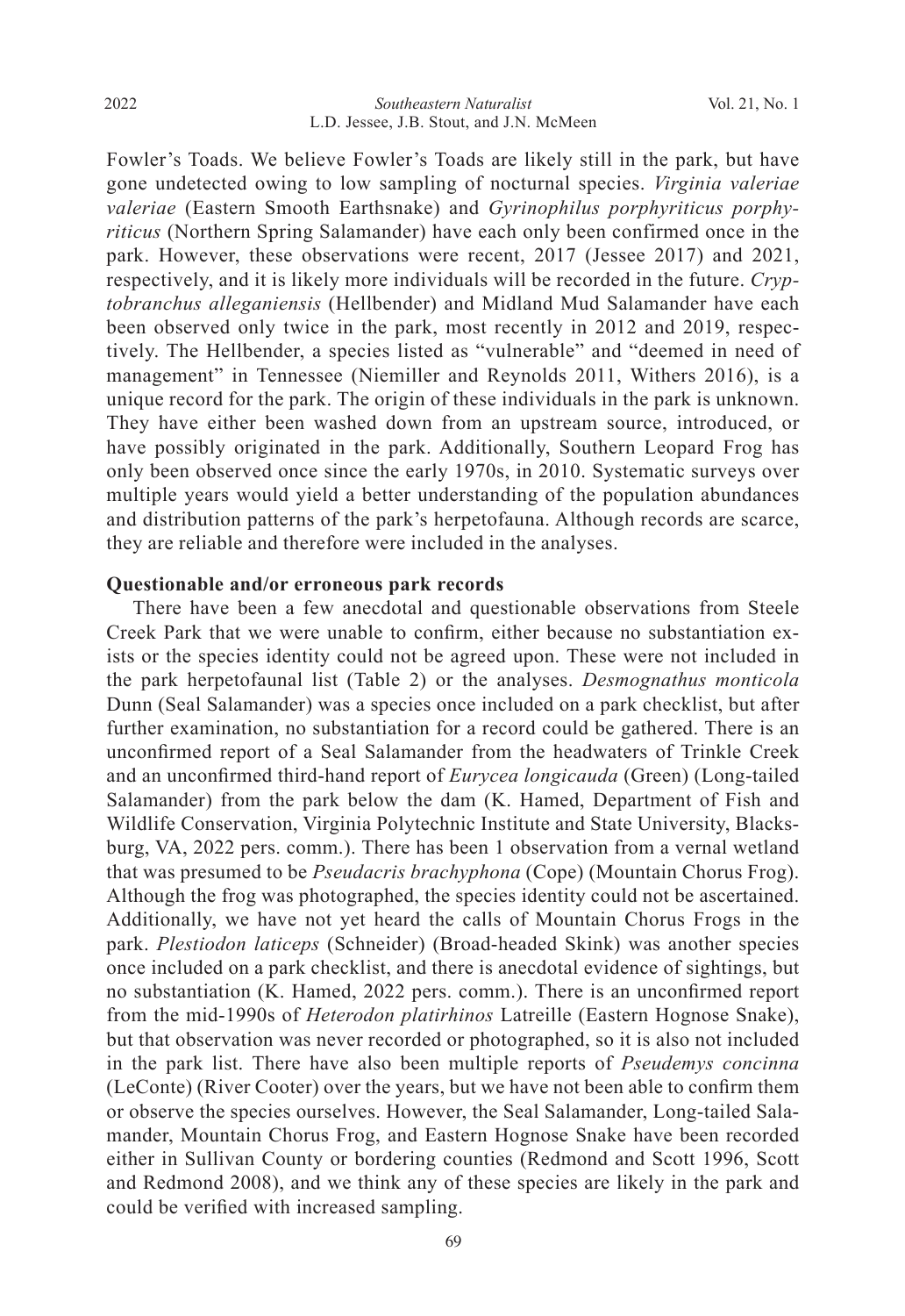A roadkill individual of *Lampropeltis elapsoides* (Holbrook) (Scarlet Kingsnake) was found by a park naturalist (L. McDaniel) in 2010 in a neighborhood bordering the park. We are unsure of the origins of this snake, and it seems unlikely that it originated in the wild; it was likely either an escaped/released captive animal or it may have stowed away on a vehicle from another area. However, the distribution of this species is spotty in Tennessee and still poorly understood (Gibbons 2017, Niemiller et al. 2013, Scott and Redmond 2008). The skeleton and skin are now housed and cataloged in the Steele Creek Park Nature Center collections (SCPNC-Z 065).

## **Biogeography of regional herpetofaunal richness**

 As a cursory approach to quantifying herpetofaunal richness in the southern Appalachians, our analysis provides compelling evidence for predictability of amphibian and reptile richness per land area, at least within temperate regions of similar geography in eastern Tennessee and the surrounding vicinity.

 An important application of the species–area relationship is the a priori prediction of species richness if land area is known (Darlington 1957). Thus, the linear equations shown in Figure 2 should have predictive capability for estimating regional herpetofaunal richness.

 We tested the species–area model with a cursory examination of pre-existing literature that report herpetofauna in the study area, and areas adjacent to it. As suggested by the results, in practical application, amphibians fit the regression better than reptiles. The better fit of the amphibian data may be a consequence of the higher regional species richness compared to reptiles. Our results are supported by findings in sites with a rich history of sampling and recordkeeping, such as that seen in the Great Smoky Mountains National Park. Per land area (2114 km<sup>2</sup>), our model predicts 42.7 species of amphibians, which corresponds remarkably well with the 43 species reported by Tilley and Huheey (2001). The regression under-predicted reptiles in the park (27 predicted versus 38 reported), which is consistent with the non-significant relationship shown by the species–area model for reptiles. Cumberland Gap National Park also fit the model (within the standard error) for both reptiles and amphibians. At 82.74 km<sup>2</sup>, our model predicts 26.7 amphibians and 21.4 reptiles, compared with 28 amphibians and 20 reptiles reported by Barbour et al. (1979).

 Other sites outside of the study area but still in the Ridge and Valley may fit the regression but are currently under-reported in herpetofaunal richness. The Radford Army Ammunition Plant (southwestern Virginia), a 32.7-km<sup>2</sup> area, had 19 known amphibians and 14 reptiles (Garriock and Reynolds 2005), whereas our model predicts 23.3 amphibians and 20.1 reptiles from a site of that size. The degree of habitat destruction and/or development in certain sampling areas could also account for under-reported species numbers.

 Additionally, some sites may represent a lower floor of the utility of our regression, or be a hyper-diverse habitat relative to its small size, or both. Crockett (2001) reported 12 amphibians from the 0.101-km<sup>2</sup> Henderson Wetland (Washington County, TN), whereas our regression predicts only 10.1 amphibian species. Reptiles were not reported at that site.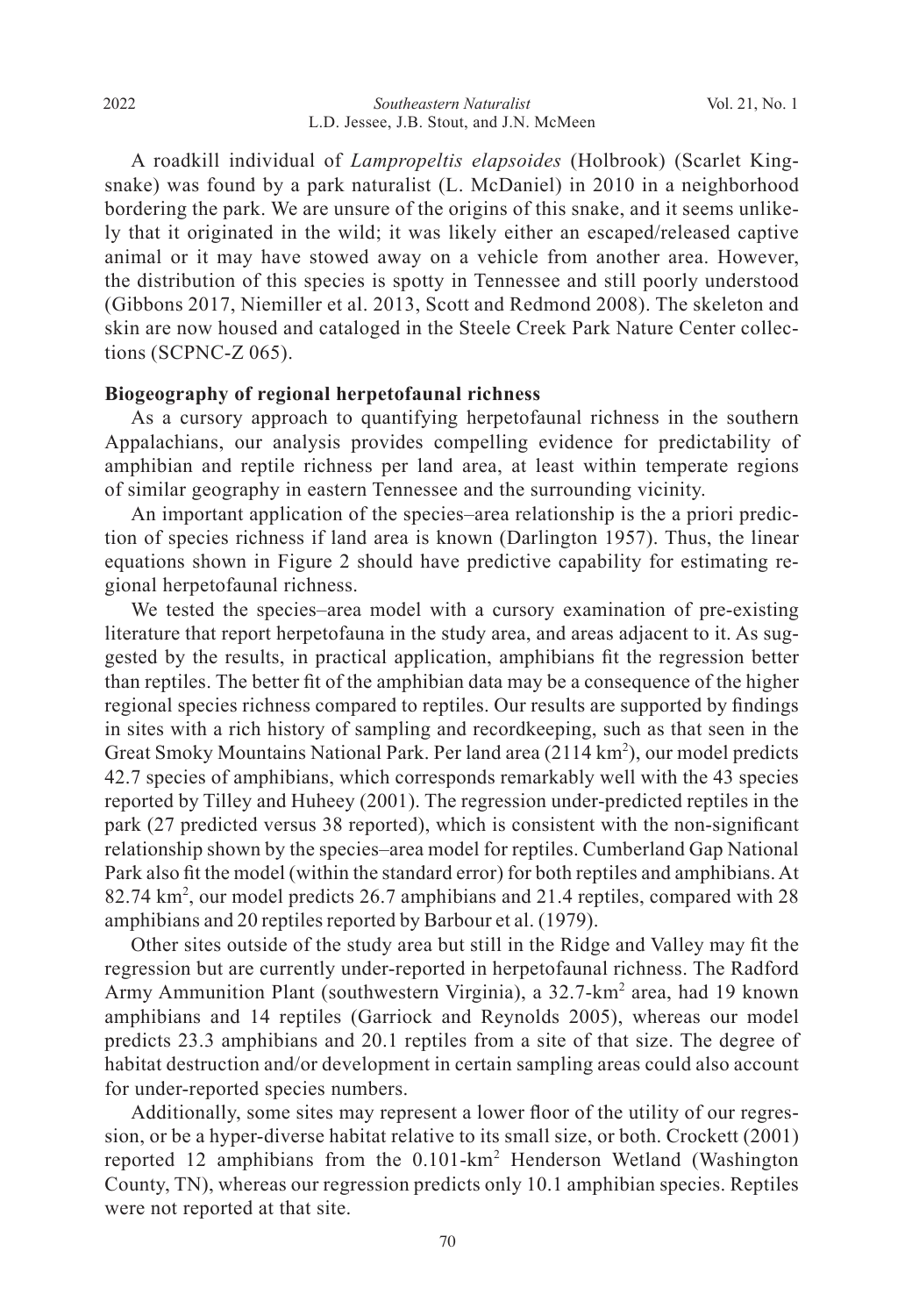Not tested here are the possible effects of clinal geography on species richness, and workers should exercise caution applying this formula to habitats in the highland areas ( $>$  ~900 m elevation) along the eastern rim of the study area. Reptile species richness is not as closely correlated with land area as amphibian richness using the current data, which could be a sampling artifact. Increased sampling of sites within the study area could potentially strengthen the relationship.

 The species–area relationship derived here will improve with increased data collection, and we welcome its testing on other similar sites with well-documented natural history records and as new species-occurrence data are collected. This newly estimated relationship utilizing a classic ecological maxim has important implications for land use and conservation efforts and also establishes a temporal regional baseline for herpetofaunal richness. Globally, amphibians and reptiles are 2 taxonomic groups known as ecological bellwethers (Gibbons et al. 2000), and understanding their biogeography at all scales will prove invaluable in an increasingly anthropogenically influenced, changing biosphere.

#### **Acknowledgments**

 We thank our current Nature Center colleagues Don Holt, Mike Gartin, and Jean Van Olst for their support and observational park data. We also thank Larry McDaniel for many years of record keeping of the park biota and Cade Campbell for his observational park data. We are grateful to the Friends of Steele Creek Nature Center and Park and the City of Bristol, TN, for their support. We are also grateful for all other past park naturalists and Nature Center employees for their many years of herpetofaunal observations and record keeping. Jessica T. Grady of Austin Peay State University and Dr. Joshua Hall of Tennessee Tech University verified the new county records.

#### **Literature Cited**

- Araújo, M.B., D. Nogués-Bravo, J.A.F. Diniz-Filho, A.M. Haywood, P.J. Valdes, and C. Rahbek. 2008. Quaternary climate changes explain diversity among reptiles and amphibians. Ecography 31:8–15.
- Barbour, R.W., W.H. Davis, and R.A. Kuehne. 1979. The vertebrate fauna of Cumberland Gap National Historical Park. University of Kentucky, Lexington, KY. 82 pp.
- Cain, S.A. 1938. The species–area curve. American Midland Naturalist 19:573–581.
- Crockett, M.E. 2001. Survey and comparison of amphibian assemblages in two physiographic regions of Northeast Tennessee. M.Sc. Thesis. East Tennessee State University, Johnson City, TN. 69 pp.
- Crother, B.I. 2017. Scientific and standard English names of amphibians and reptiles of North America north of Mexico, with comments regarding confidence in our understanding,  $8<sup>th</sup>$  edition. Society for the Study of Amphibians and Reptiles, Herpetological Circular No. 43. 102 pp.
- Darlington, P.J., Jr. 1957. Zoogeography: The Geographical Distribution of Animals. John Wiley and Sons, New York, NY. 675 pp.
- Gao, D., and G. Perry. 2016. Species–area relationships and additive partitioning of diversity of native and nonnative herpetofauna of the West Indies. Ecology and Evolution 6:7742–7762.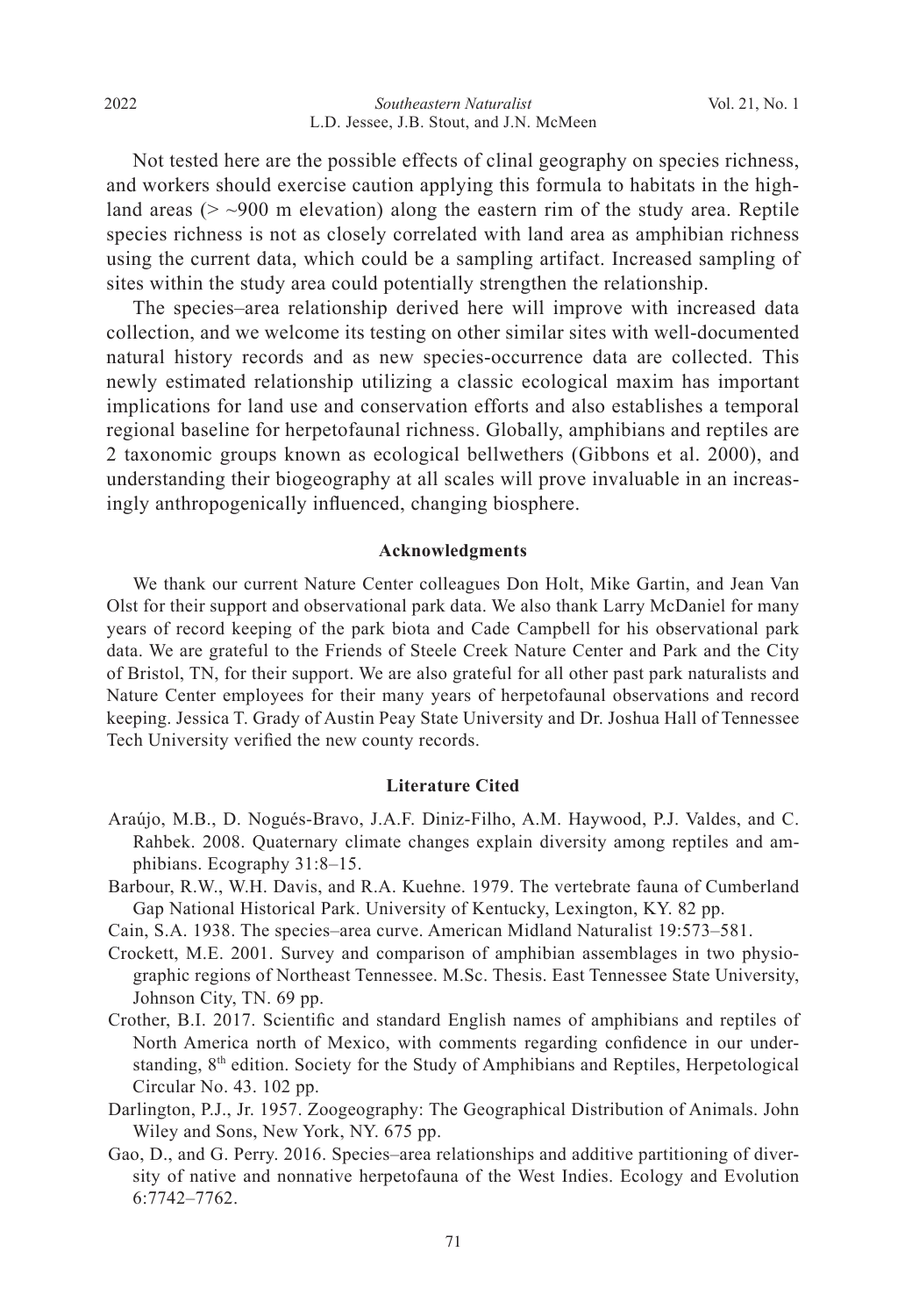- Garriock, C.S., and R. Reynolds. 2005. Results of a herpetofaunal survey of the Radford Army Ammunition Plant in southwestern Virginia. Banisteria 25:1–22.
- Gibbons, W. 2017. Snakes of the Eastern United States. University of Georgia Press, Athens, GA. 416 pp.
- Gibbons, J.W., D.E. Scott, T.J. Ryan, K.A Buhlmann, T.D. Tuberville, B.S. Metts, J.L. Greene, T. Mills, Y. Leiden, S. Poppy, and C.T. Winne. 2000. The global decline of reptiles, déjà vu amphibians. BioScience 50:653–666.
- Jackson, J.W. 1971. A natural history inventory and limnological study of Steele Creek Park, Bristol, Tennessee. Presented to The Park and Recreation Commission, Bristol, TN. 263 pp.
- Jessee, L.D. 2017. Geographic distribution: *Virginia valeriae valeriae*. Herpetological Review 48:592.
- Johnson, R.M. 1958. A biogeographic study of the herpetofauna of eastern Tennessee. Ph.D. Dissertation. University of Florida, Gainesville, FL. 231 pp.
- Levy, F. 2021. Vascular flora and biogeographic affinity of the Sevier Shale knobs of northeastern Tennessee. Castanea 86:125–142.
- Niemiller, M.L., and R.G. Reynolds. 2011. The Amphibians of Tennessee. University of Tennessee Press, Knoxville, TN. 369 pp.
- Niemiller, M.L., R.G. Reynolds, and B.T. Miller. 2013. The Reptiles of Tennessee. University of Tennessee Press, Knoxville, TN. 366 pp.
- Redmond, W.H., and A.F. Scott. 1996. Atlas of amphibians in Tennessee. The Center of Excellence for Field Biology, Austin Peay State University, Clarksville, TN (updated 18 November 2019). Available at https://www.apsubiology.org/tnamphibiansatlas/. Accessed 12 September 2021
- Ricklefs, R.E., and I.J. Lovette. 1999. The roles of island area per se and habitat diversity in the species–area relationships of four Lesser Antillean faunal groups. Journal of Animal Ecology 68:1142–1160.
- Rosenzweig, M.L. 1995. Species Diversity in Space and Time. Cambridge University Press, Cambridge, UK. 460 pp.
- Rowell, B. 1971. A natural history inventory of Steele Creek Park, Bristol, Tennessee, summer 1970. Presented to the Park and Recreation Commission, Bristol, Tennessee. 302 pp.
- Rowell, B. 1972. A natural history inventory: Slagle Hollow Environmental Demonstration Area. Presented to the Park and Recreation Commission, Bristol, Tennessee. 171 pp.
- Scott, A.F., and W.H. Redmond. 2008. Atlas of reptiles in Tennessee. The Center of Excellence for Field Biology, Austin Peay State University, Clarksville, TN (updated 18 November 2019). Available at http://www.apsubiology.org/tnreptileatlas/. Accessed 12 September 2021
- Stout, J. 2014. Steele Creek Park remembers its history as it celebrates 50 years. The Tennessee Conservationist, May/June:30–32.
- Tilley, S.G., and J.E. Huheey. 2001. Reptiles and Amphibians of the Smokies. Great Smoky Mountains Natural History Association, Gatlinburg, TN. 143 pp.
- Tjørve, E., and K.M.C. Tjørve. 2021. Mathematical expressions for the species–area relationship and the assumptions behind the models. Pp. 157–184, *In* T.J. Matthews, K.A. Triantis, and R.J. Whittaker (Eds.). The Species–Area Relationship: Theory and Application. Cambridge University Press, Cambridge, UK. 502 pp.
- Tuberville, T.D., J.D. Willson, M.E. Dorcas, and J.W. Gibbons. 2005. Herpetofaunal species richness of southeastern national parks. Southeastern Naturalist 4:537–569.